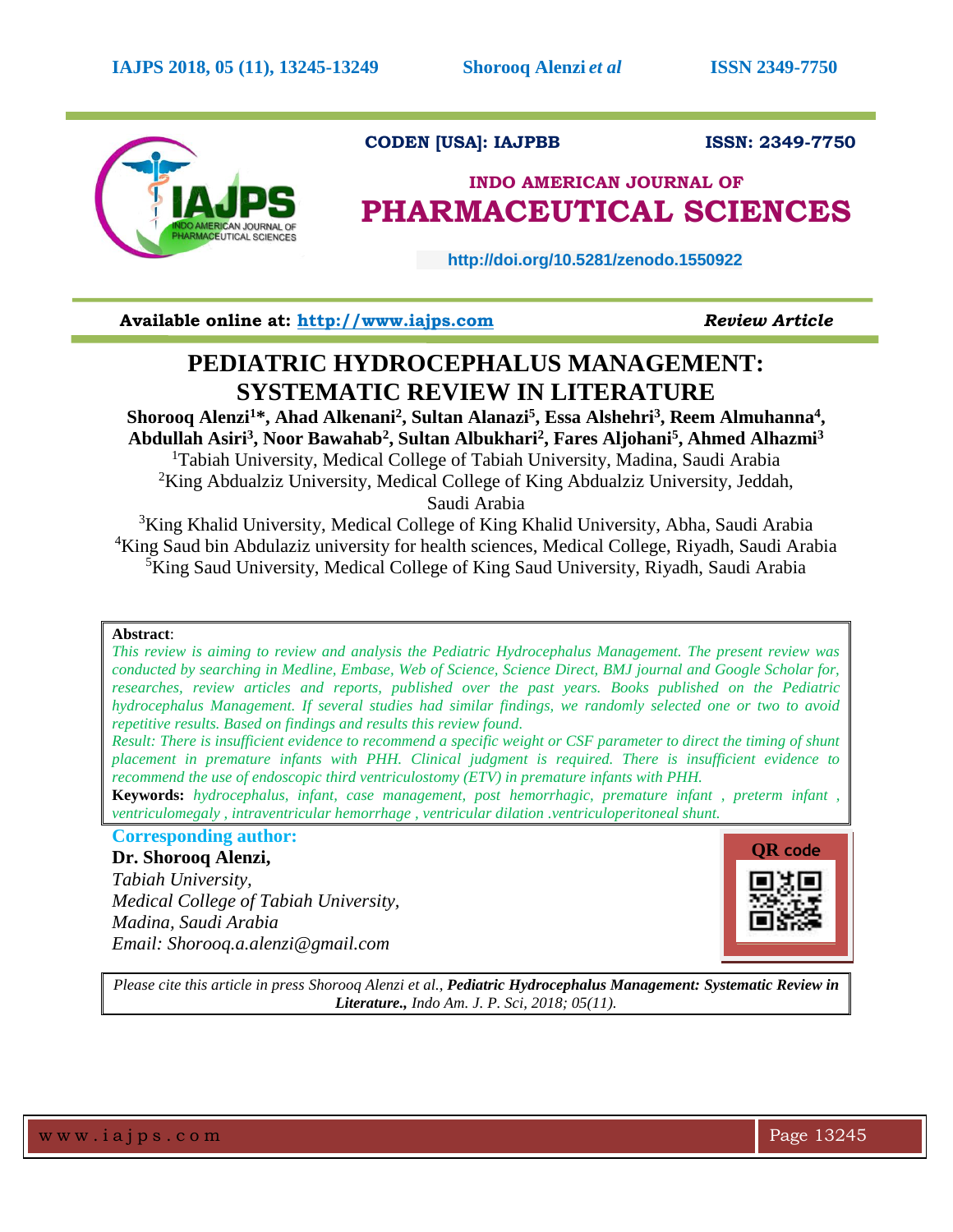# **INTRODUCTION:**

**Hydrocephalus** is a condition in which there is an accumulation of [cerebrospinal fluid](https://en.wikipedia.org/wiki/Cerebrospinal_fluid) (CSF) within the brain.<sup>[\[1\]](https://en.wikipedia.org/wiki/Hydrocephalus#cite_note-NIH2016-1)</sup> This typically causes increased pressure<br>inside the skull [1]. Older people may [inside the skull](https://en.wikipedia.org/wiki/Intracranial_pressure) [\[1\].](https://en.wikipedia.org/wiki/Hydrocephalus#cite_note-NIH2016-1) Older people may have [headaches,](https://en.wikipedia.org/wiki/Headache) [double vision,](https://en.wikipedia.org/wiki/Double_vision) poor balance, [urinary](https://en.wikipedia.org/wiki/Urinary_incontinence)  [incontinence,](https://en.wikipedia.org/wiki/Urinary_incontinence) personality changes, or [mental](https://en.wikipedia.org/wiki/Mental_impairment) [impairment](https://en.wikipedia.org/wiki/Mental_impairment)[\[1\].](https://en.wikipedia.org/wiki/Hydrocephalus#cite_note-NIH2016-1) In babies there may be a rapid increase in head size. Other symptoms may include [vomiting,](https://en.wikipedia.org/wiki/Vomiting) sleepiness, [seizures,](https://en.wikipedia.org/wiki/Seizures) and downward pointing of the eyes [1].

Hydrocephalus can occur due to [birth defects](https://en.wikipedia.org/wiki/Birth_defect) or be acquired later in lif[e\[1\].](https://en.wikipedia.org/wiki/Hydrocephalus#cite_note-NIH2016-1) Associated birth defects include defects and those that result in [aqueductal](https://en.wikipedia.org/wiki/Aqueductal_stenosis)  [stenosis.](https://en.wikipedia.org/wiki/Aqueductal_stenosis) <sup>2</sup> Other causes include [meningitis,](https://en.wikipedia.org/wiki/Meningitis) [brain](https://en.wikipedia.org/wiki/Brain_tumors)  [tumors,](https://en.wikipedia.org/wiki/Brain_tumors) [traumatic brain injury,](https://en.wikipedia.org/wiki/Traumatic_brain_injury) [intraventricular](https://en.wikipedia.org/wiki/Intraventricular_hemorrhage)  [hemorrhage,](https://en.wikipedia.org/wiki/Intraventricular_hemorrhage) and [subarachnoid hemorrhage](https://en.wikipedia.org/wiki/Subarachnoid_hemorrhage)[\[1\]](https://en.wikipedia.org/wiki/Hydrocephalus#cite_note-NIH2016-1). There are four types of hydrocephalus: communicating, non-communicating, ex-vacuo, and [normal pressure.](https://en.wikipedia.org/wiki/Normal_pressure_hydrocephalus) Diagnosis is typically made by examination and [medical imaging](https://en.wikipedia.org/wiki/Medical_imaging) [1].

About one to two per 1,000 newborns have hydrocephalus. $3$  Rates in the [developing](https://en.wikipedia.org/wiki/Developing_world) world may be more.<sup>4</sup>Normal pressure hydrocephalus is estimated to affect about 5 per 100,000 people with rates increasing with age [5]. Description of hydrocephalus by [Hippocrates](https://en.wikipedia.org/wiki/Hippocrates) date back more than 2000 years [4].

(BW) infants, each weighing between 401 g and 1000g, was undertaken to assess neurodevelopmental outcome [1]. More than 5000 infants died while in the hospital or before the follow-up visit. Among the 7693 children in whom follow-up studies were available, 2530 (33%) had a history of intraventricular hemorrhage (IVH). The IVH was Grade III or IV for 998 (13%) of the 7693 infants. Remarkably, in only 246 (3%) of the 7693 ELBW infants with follow-up was a shunt placed for PHH.

# **METHODS:**

The present review was conducted November 2018 in accordance with the preferred reporting items for systematic reviews and meta-analyses (PRISMA) declaration standards for systematic reviews. We reviewed all the topics on Pediatric hydrocephalus Management, such as, etiology, epidemiology, and clinical statistics. To achieve this goal, we searched Medline, Embase, Web of Science, Science Direct, and Google Scholar for, researches, review articles and reports, published over the past 15 years. Books published on Pediatric hydrocephalus Management.

Our search was completed without language restrictions. Then we extracted data on study year,

study design, and key outcome on **hydrocephalus**. The selected studies were summarized and unreproducible studies were excluded. Selected data is shown in the Table 1.

# **Inclusion criteria**

Additional inclusion criteria included studies in which infants younger than 12 months with all forms of hydrocephalus—both congenital and acquired were evaluated to ensure that the maximum numbers of studies were reviewed. The analysis focused on studies evaluating infants with PHH because of the treatment strategies and challenges unique to this patient population

### **Exclusion criteria**

Because of the US National Library of Medicine's search engine functionalities, additional search terms (heart ventricles) not relevant to topics addressed in this chapter were added to the search strategy. We excluded those references because they were not relevant to the overall scope of this project or the patient population addressed in this chapter and, therefore, did not meet the article inclusion criteria specified in the methodology section of this guideline.

### *Data extraction and analysis*

Information relating to each of the systematic review elements was extracted from the studies and collated in qualitative tables. Direct analysis of the studies of **Pediatric hydrocephalus** is made with extreme caution, as different sampling techniques can provide bias as overview of the assemblage.

# **RESULTS:**

The criteria for the decision to treat were quite variable among different institutions and different study groups. For example, we evaluated 1 Class II study in which hydrocephalus was defined as the atrium of the lateral ventricle measuring  $> 10$  mm on the horizontal plane of a head ultrasound (HUS) study or the body of the lateral ventricle at the level of the mid thalamus measuring  $> 10$  mm on a sagittal ultrasound image [6].

We reviewed another Class III study in which hydrocephalus was defined as anterior cortical mantle thickness <20 mm at an average postnatal age of 21 days along with increasing occipitofrontal circumference (OFC) as an indicator of hydrocephalus that should be treated[5]. Bada et al.5 reported that of 10 infants requiring shunts, 5 (50%) experienced normal development, which was defined by physical and neurological assessment and evaluation using the Denver developmental screening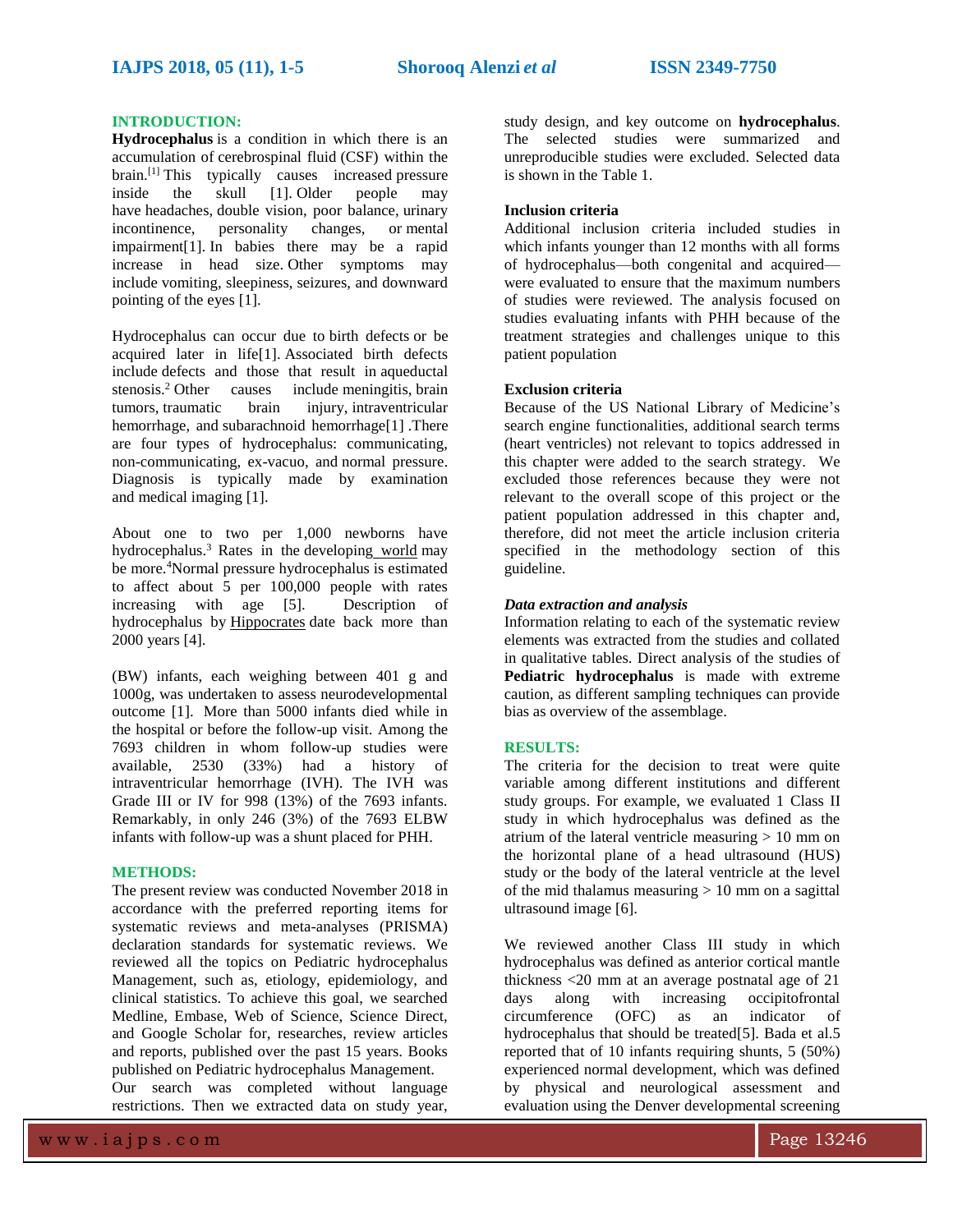tool. Evan's ratio, which is described as the lateral measurement of the ventricle across the frontal horns divided by the lateral measurement across the brain (biparietal diameter; also known as the ventricular/parietal [V/BP] ratio) can also be used to describe the severity of PHH. The majority of studies that were evaluated based on an initial diagnosis of PHH on HUS, CT, and MRI studies were also used. Choudhury described mild hydrocephalus as a V/ BP ratio of 0.26–0.40, moderate hydrocephalus as a V/BP ratio of 0.40–0.60, severe hydrocephalus as a V/BP ratio of 0.60–0.90, and extreme hydrocephalus as a V/ BP ratio of 0.91–1.0.16 These authors also reported that the thickness of the cortical mantle was

not a statistically Significant indicator of outcome because several infants with extreme hydrocephalus displayed normal motor development. 16 One Class II and 1 Class III study indicated that when ventriculoperitoneal (VP) shunts were placed, even in cases of severe or extreme hydrocephalus, there were some infants with normal development and motor outcome (50 of 82 patients in the Choudhury study) [7]. Numerous studies have reported that good neurodevelopmental outcomes may be seen if and when infants with hydrocephalus are aggressively treated and cortical mantle thickness is restored.

# **Table (1): Results from Sequencing Studies.**

| Authors     | <b>Study Description</b>                                                          | Data Class, Quality, & Reasons                                                                                                           | <b>Main Results</b>                              |
|-------------|-----------------------------------------------------------------------------------|------------------------------------------------------------------------------------------------------------------------------------------|--------------------------------------------------|
| Behjati     |                                                                                   | et Case series study that investigated risk Case series of 97 infants w/IVH associated w/Infants w/ Grade III or IV IVH are at the       |                                                  |
| al.,        | factors for VP shunts in infants w/                                               | prematurity. Risks factors associated w/need for a highest risk of PHH & hydrocephalus.                                                  |                                                  |
| 2011 [8]    |                                                                                   | hydrocephalus following IVH in 97 shunt were investigated. Infants were followed for 11 of 31 pts who required a shunt developed         |                                                  |
|             | consecutive preterm infants w/ IVH.                                               | 1 yr. Morbidities $\&$ mortalities were reported in a shunt infection, which was significantly                                           |                                                  |
|             |                                                                                   | quantitative fashion. Pts treated medically w/associated w/repeated LPs.                                                                 |                                                  |
|             |                                                                                   | acetazolamide showed no benefit; however,                                                                                                |                                                  |
|             |                                                                                   | infants treated w/ repeated CSF drainage through                                                                                         |                                                  |
|             |                                                                                   | LP did have a higher shunt infection rate once the                                                                                       |                                                  |
|             |                                                                                   | shunts were placed.                                                                                                                      |                                                  |
| Kazanet al. |                                                                                   | Single-center retrospective review of Small, retrospective case series $w$ grouping of pts Risk factors for VP shunt included IVH grade, |                                                  |
| 2005 [9]    | preterm $\&$ LBW infants w/ IVH despite variable treatments                       |                                                                                                                                          | later EGA at birth, & age (days) at time of      |
|             | diagnosed by ultrasonography ( $n = 42$ ).                                        |                                                                                                                                          | IVH, but not treatment for IVH/PHH               |
|             | 11 infants who required VP shunts were                                            |                                                                                                                                          | (acetazolamide, furosemide, LP, or external      |
|             | compared w/ 31 who did not. All pts                                               |                                                                                                                                          | ventricular drainage).                           |
|             | received acetazolamide & furosemide as                                            |                                                                                                                                          |                                                  |
|             | an initial medical treatment                                                      |                                                                                                                                          |                                                  |
| Whitelaw    | Randomized multicenter clinical trial Multicenter randomized controlled trial.    |                                                                                                                                          | 15 of 34 pts (44%) in the DRIFT group died or    |
| et          | standard<br>comparing<br>treatment<br>to                                          |                                                                                                                                          | required a shunt; compared w/ 19 of 36 pts       |
| al.,        | 2007 DRIFT.                                                                       |                                                                                                                                          | (50%) who received standard treatment. 12 of     |
| [10]        | 70 infants enrolled (34: DRIFT; 36:                                               |                                                                                                                                          | 34 pts (35%) in RIFT group had secondary         |
|             | standard treatment). Outcomes: pts at 6                                           |                                                                                                                                          | IVH compared w/ 8% of pts who received           |
|             | mos of age or at hospital discharge:                                              |                                                                                                                                          | standard treatment.                              |
|             | death or VP shunt surgery, secondary                                              |                                                                                                                                          | Conclusion: DRIFT did not reduce shunt           |
|             | IVH, & infection.                                                                 |                                                                                                                                          | surgery or death but was associated w/ an        |
|             |                                                                                   |                                                                                                                                          | increased rate of secondary IVH.                 |
| Whitelaw    | Review<br>$\&$<br>meta-analysis<br>of                                             | 2 Both sources' studies were Class II                                                                                                    | No difference in mortality or VP shunt rate      |
| &           | prospective<br>case-control                                                       | studies (both were small randomized, prospective                                                                                         | was observed w/ intraventricular streptokinase.  |
|             | Odd, 2010 (Luciano et al., 1997 & Yapicioğlu et Case-control studies).            |                                                                                                                                          | Intraventricular fibrinolytic therapy cannot be  |
| $[11]$      | al., 2003). Both source studies included                                          |                                                                                                                                          | recommended for infants following IVH.           |
|             | total of 12 pts: 6 cases, 6 controls. Meta-                                       |                                                                                                                                          |                                                  |
|             | analyses.                                                                         |                                                                                                                                          |                                                  |
| Fulkerson   | Premature infants w/ PHH have a high Retrospective cohort study evaluating        |                                                                                                                                          | Authors concluded that neither CSF cell count    |
| et          | risk of shunt obstruction & infection. the risk factors for shunt failure in      |                                                                                                                                          | nor protein or glucose levels were statistically |
| al.,        | Risk factors for complications include preterm infants w/ IVH & PHH.              |                                                                                                                                          | related to the occurrence of shunt failure or    |
| 2011[12]    | grade of IVH $\&$ age at shunt insertion. Inclusion criteria $\&$ preintervention |                                                                                                                                          | infection in the study population. The authors   |
|             |                                                                                   | There is anecdotal evidence that the data points (baselines) were well documented. recommend that placement of the shunt be              |                                                  |
|             |                                                                                   | amount of red blood cells or protein Outcomes reported included early shunt failure or timed when age, weight, & the overall stability   |                                                  |
|             |                                                                                   | levels in the CSF may also increase infection w/in 3 mos of shunt. "Each CSF of the infant allow.                                        |                                                  |
|             | complications.<br>This<br>shunt                                                   | study parameter was modeled as a possible predictor of                                                                                   |                                                  |
|             |                                                                                   | examined whether any relationship the presence or absence of shunt malfunction or                                                        |                                                  |
|             |                                                                                   | exists between CSF constituents & infection. Statistical significance was set at a                                                       |                                                  |
|             | shunt malfunction or infection                                                    | probability level $< 0.05$ ."                                                                                                            |                                                  |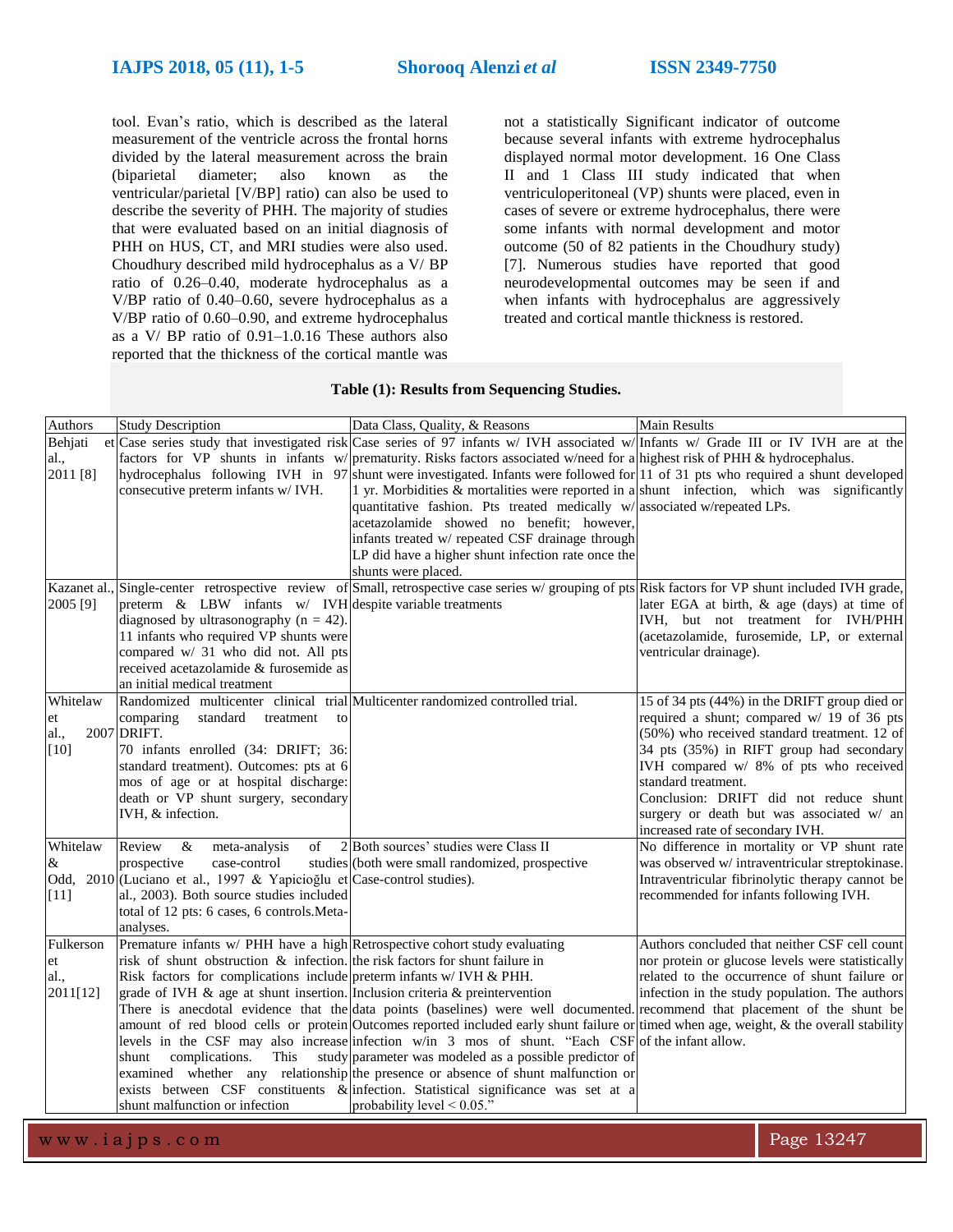|           |                                                                                    | Elgamal et Review of 52 consecutive ETV Case series of infants treated w/ an ETV. Infants Authors concluded that the success rate of         |                                              |
|-----------|------------------------------------------------------------------------------------|----------------------------------------------------------------------------------------------------------------------------------------------|----------------------------------------------|
| al.,      | procedures<br>infants<br>49<br>in                                                  | w/were followed up for 68 mos on average. 6 of the $69.4\%$ indicates that ETV is safe & effective                                           |                                              |
| 2011 [13] | hydrocephalus<br>not                                                               | necessarily 7 infants w/ PHH from premature birth required a in infants w/ hydrocephalus                                                     |                                              |
|           | associated w/ preterm IVH.                                                         | shunt.                                                                                                                                       | not associated w/ PHH & prematurity. Infants |
|           | Most infants ( $n = 31$ ) had aqueductal                                           |                                                                                                                                              | w/ PHH from premature birth did              |
|           | stenosis. The remaining infants w/                                                 |                                                                                                                                              | not benefit from ETV.                        |
|           | hydrocephalus had other causes for it                                              |                                                                                                                                              |                                              |
|           | including Chiari II, Dandy-Walker                                                  |                                                                                                                                              |                                              |
|           | quadrigeminal<br>lipoma,<br>cysts.<br>&                                            |                                                                                                                                              |                                              |
|           | cerebellopontine angle arachnoid cyst.                                             |                                                                                                                                              |                                              |
|           | Only 6 pts had PHH caused by preterm                                               |                                                                                                                                              |                                              |
|           | IVH.                                                                               |                                                                                                                                              |                                              |
| Lipina    |                                                                                    | et Retrospective consecutive case series of This study included a small number of pts w/very ETV was successful in 57% of pts—the            |                                              |
| al.,      | 14 infants $\leq 6$ mo of age presenting w/different etiologies for hydrocephalus. |                                                                                                                                              | majority of them w/ primary aqueductal       |
| 2008 [14] | obstructive hydrocephalus.                                                         |                                                                                                                                              | stenosis. In the remaining 6 pts, a VP shunt |
|           | 8 of 14 pts had PHH.                                                               |                                                                                                                                              | was needed.                                  |
|           | ETV was considered successful when a                                               |                                                                                                                                              |                                              |
|           | VP shunt was not necessary.                                                        |                                                                                                                                              |                                              |
| Peretta   |                                                                                    | et Single-institution retrospective review Small single-institution retrospective case series Recommended combining Ommaya placement         |                                              |
| al.,      |                                                                                    | of 18 consecutive preterm infants w/w/ variable treatment patterns. 3 of the surviving $\frac{w}{ETV}$ . It reduces shunt dependency in this |                                              |
| 2007 [15] | PHH.                                                                               | 17 infants $(17.6\%)$ treated w/ Ommayas did not condition.                                                                                  |                                              |
|           |                                                                                    | Pts were treated w/ placement of an require additional surgery. 14 of 17 required VP                                                         |                                              |
|           |                                                                                    | Ommaya reservoir for temporizing shunt ( $n = 5$ ) or ETV ( $n = 9$ ). While additional                                                      |                                              |
|           | ventricular                                                                        | decompression. When surgeries were required in the majority of cases,                                                                        |                                              |
|           |                                                                                    | necessary, pts later underwent VP shunt 59% of pts were shunt free at the last follow-up.                                                    |                                              |
|           | placement ( $n = 5$ ) or ETV ( $n = 9$ ).                                          |                                                                                                                                              |                                              |

# **DISCUSSION:**

The main purpose of this article was to determine Pediatric hydrocephalus Management. Ventricular access devices (VADs), external ventricular drains (EVDs), ventriculosubgaleal (VSG) shunts or lumbar punctures (LPs) are treatment options in the management of post hemorrhagic hydrocephalus (PHH). Clinical judgment is required. Strength of Recommendation: Level II, moderate degree of clinical certainty. The evidence demonstrates that VSG shunts reduce the need for daily CSF aspiration compared with VADs. Strength of Recommendation: Level II, moderate degree of clinical certainty. The evidence demonstrates that VADs reduce morbidity and mortality compared with EVDs. The routine use of serial lumbar puncture (LP) is not recommended to reduce the need for shunt placement or to avoid the progression of hydrocephalus in premature infants.

Intraventricular thrombolytic agents including tissue plasminogen activator (tPA), urokinase, or streptokinase are not recommended as methods to reduce the need for shunt placement in premature infants with PHH. Strength of Recommendation: Level I, high clinical certainty. Acetazolamide and furosemide are not recommended as methods to reduce the need for shunt.

# **CONCLUSIONS:**

There is insufficient evidence to recommend a specific weight or CSF parameter to direct the timing of shunt placement in premature infants with PHH. Clinical judgment is required.

There is insufficient evidence to recommend the use of endoscopic third ventriculostomy (ETV) in premature infants with PHH.

# **REFERENCES:**

- 1. ["Hydrocephalus Fact Sheet".](http://www.ninds.nih.gov/disorders/hydrocephalus/detail_hydrocephalus.htm) NINDS. April 5, 2016. [Archived](https://web.archive.org/web/20160727231854/http:/www.ninds.nih.gov/disorders/hydrocephalus/detail_hydrocephalus.htm) from the original on 27 July 2016. Retrieved 5 September 2016.
- 2. Stevenson, David K, Benitz, William E. (2003). [Fetal and Neonatal Brain Injury:](https://books.google.com/books?id=RuekFAj_tIAC&pg=PA117)  [Mechanisms, Management and the Risks of](https://books.google.com/books?id=RuekFAj_tIAC&pg=PA117)  [Practice.](https://books.google.com/books?id=RuekFAj_tIAC&pg=PA117) Cambridge: Cambridge University Press.

p. 117. [ISBN](https://en.wikipedia.org/wiki/International_Standard_Book_Number) [9780521806916.](https://en.wikipedia.org/wiki/Special:BookSources/9780521806916) [Archived](https://web.archive.org/web/20161221212406/https:/books.google.com/books?id=RuekFAj_tIAC&pg=PA117) from the original on 2016-12-21.

- 3. Kahle KT, Kulkarni AV, Limbrick DD, Warf, BC (2016). "Hydrocephalus in children". Lancet. 387 (10020): 788–99.
- 4. Richard G, Ellenbogenl Saleem, I Abdulrauf, Laligam N. (2012) [Principles of Neurological](https://books.google.com/books?id=vMtRtuz5mnwC&pg=PA105)  [Surgery.](https://books.google.com/books?id=vMtRtuz5mnwC&pg=PA105) E Sevier Health Sciences. p. 105. [ISBN](https://en.wikipedia.org/wiki/International_Standard_Book_Number) [1-4377-0701-7.](https://en.wikipedia.org/wiki/Special:BookSources/1-4377-0701-7)
- 5. Ferri Fred F. (2016). [Ferri's Clinical Advisor](https://books.google.com/books?id=rRhCDAAAQBAJ&pg=PA621)  [2017: 5 Books in 1.](https://books.google.com/books?id=rRhCDAAAQBAJ&pg=PA621) Elsevier Health Sciences. p. 621. [ISBN](https://en.wikipedia.org/wiki/International_Standard_Book_Number) [9780323448383.](https://en.wikipedia.org/wiki/Special:BookSources/9780323448383) [Archived](https://web.archive.org/web/20161221201502/https:/books.google.com/books?id=rRhCDAAAQBAJ&pg=PA621) from the original on 2016-12-21. Genome-wide joint analysis of single-nucleotide variant sets and